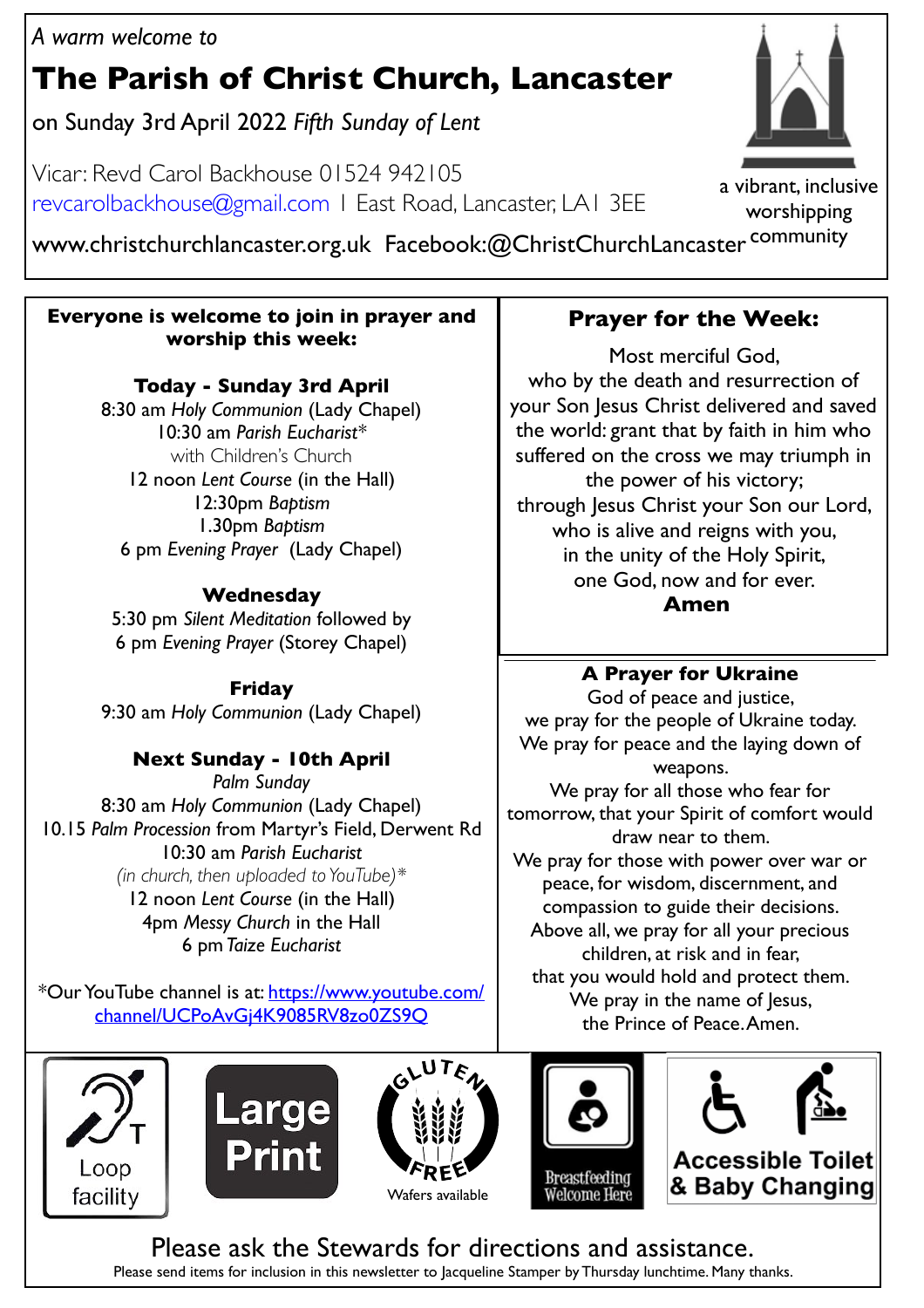## **Isaiah 43.16-21**

Thus says the Lord, who makes a way in the sea,

a path in the mighty waters, who brings out chariot and horse, army and warrior; they lie down, they cannot rise,

they are extinguished, quenched like a wick: Do not remember the former things, or consider the things of old. I am about to do a new thing;

now it springs forth, do you not perceive it?

I will make a way in the wilderness and rivers in the desert.

The wild animals will honour me,

the jackals and the ostriches; for I give water in the wilderness,

rivers in the desert, to give drink to my chosen people,

the people whom I formed for myself so that they might declare my praise.

# *This is the word of the Lord.* **Thanks be to God**

# **Psalm 126**

## *Refrain:* **The Lord has indeed done great things for us.**

1 When the Lord restored the fortunes of Zion, then were we like those who dream.

2 Then was our mouth filled with laughter and our tongue with songs of joy.

<sup>3</sup> Then said they among the nations, 'The Lord has done great things for them.'

4 The Lord has indeed done great things for us, and therefore we rejoiced.

## *Refrain:* **The Lord has indeed done great things for us.**

5 Restore again our fortunes, O Lord, as the river beds of the desert. 6 Those who sow in tears shall reap with songs of joy.  $7$  Those who go out weeping, bearing the seed, will come back with shouts of joy, bearing their sheaves with them.

# **Philippians 3.4b-14**

Even though I, too, have reason for confidence in the flesh.

If anyone else has reason to be confident in the flesh, I have more: circumcised on the eighth day, a member of the people of Israel, of the tribe of Benjamin, a Hebrew born of Hebrews; as to the law, a Pharisee; as to zeal, a persecutor of the church; as to righteousness under the law, blameless.

Yet whatever gains I had, these I have come to regard as loss because of Christ.

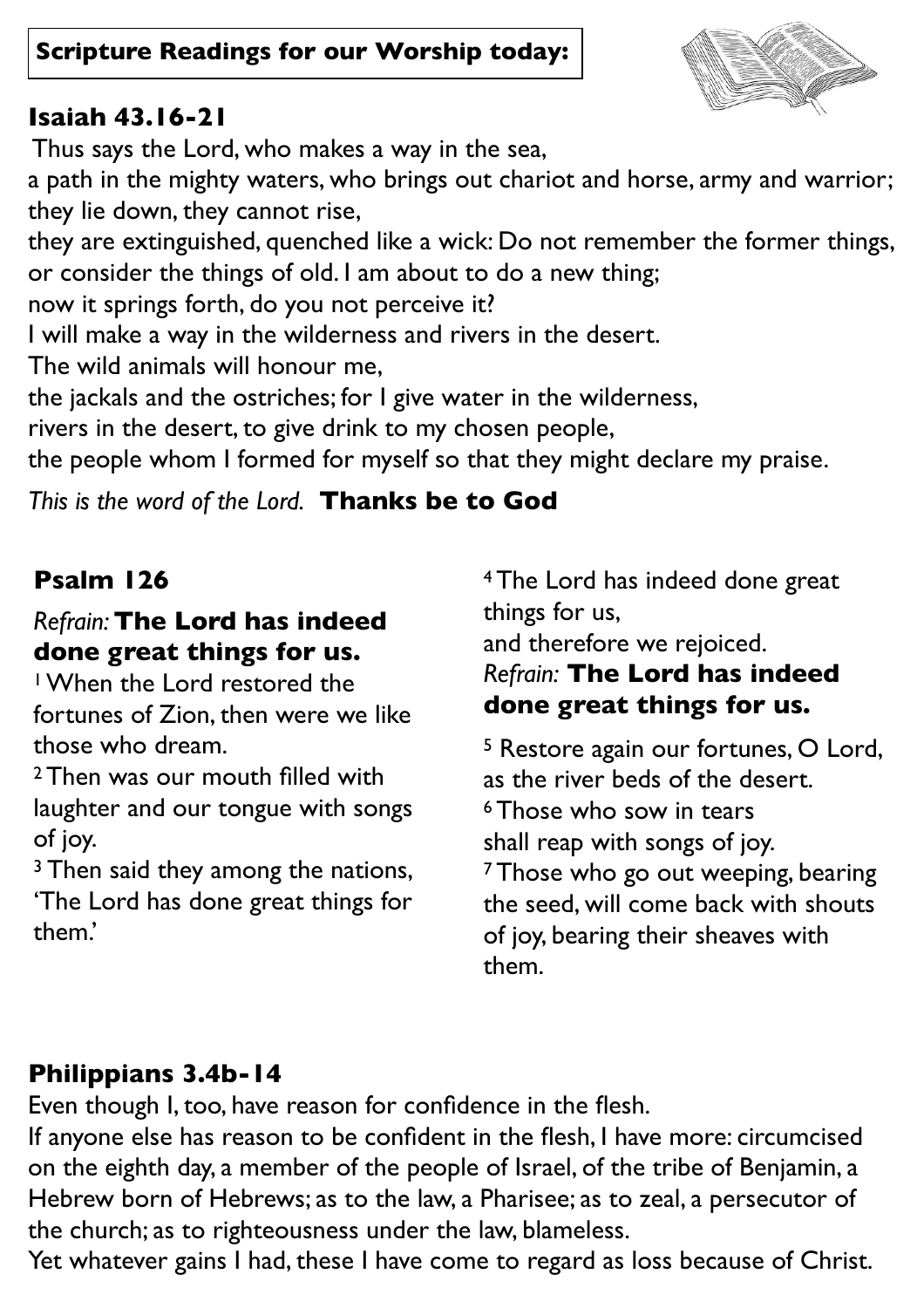More than that, I regard everything as loss because of the surpassing value of knowing Christ Jesus my Lord. For his sake I have suffered the loss of all things, and I regard them as rubbish, in order that I may gain Christ and be found in him, not having a righteousness of my own that comes from the law, but one that comes through faith in Christ, the righteousness from God based on faith. I want to know Christ and the power of his resurrection and the sharing of his sufferings by becoming like him in his death, if somehow I may attain the resurrection from the dead.

Not that I have already obtained this or have already reached the goal; but I press on to make it my own, because Christ Jesus has made me his own. Beloved, I do not consider that I have made it my own; but this one thing I do: forgetting what lies behind and straining forward to what lies ahead, I press on towards the goal for the prize of the heavenly call of God in Christ Jesus.

*This is the word of the Lord.* **Thanks be to God**

## *Hear the Gospel of our Lord Jesus Christ according to John (12.1-8)*  **Glory to you, O Lord.**

Six days before the Passover Jesus came to Bethany, the home of Lazarus, whom he had raised from the dead. There they gave a dinner for him. Martha served, and Lazarus was one of those at the table with him. Mary took a pound of costly perfume made of pure nard, anointed Jesus' feet, and wiped them with her hair. The house was filled with the fragrance of the perfume. But Judas Iscariot, one of his disciples (the one who was about to betray him), said, 'Why was this perfume not sold for three hundred denarii and the money given to the poor?' (He said this not because he cared about the poor, but because he was a thief; he kept the common purse and used to steal what was put into it.) Jesus said,'Leave her alone. She bought it so that she might keep it for the day of my burial. You always have the poor with you, but you do not always have me.'

*This is the Gospel of the Lord.* **Praise to you, O Christ.**



## **Prayer after Communion:**

Lord Jesus Christ, you have taught us that what we do for the least of our brothers and sisters we do also for you: give us the will to be the servant of others as you were the servant of all, and gave up your life and died for us, but are alive and reign, now and for ever. *Amen*.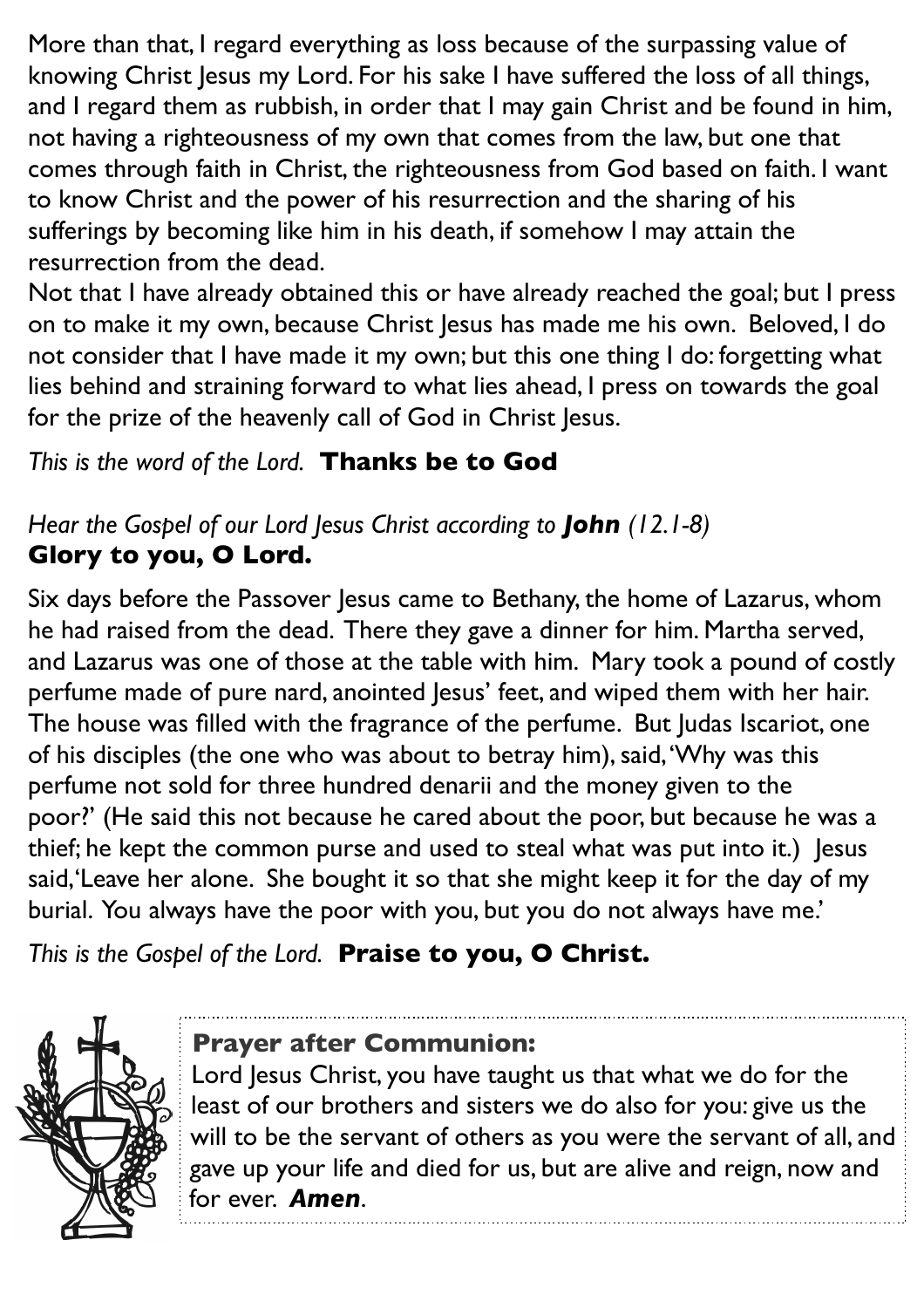## **Please remember in your prayers:**

**Those who are sick:** Olive Niccolls, Youngblood McCray, Ernie Wilson, Ivy Buckley, Stephen Gardner, Ann Gilbride, Thomas Platt, Janet Ball, Dorothy Eidsforth, Sitar Rose, Jacqueline Stamper, Istok n Bratić

**Those who have died recently:** Simon Cooper, Heather McFadden

**Those being baptised:** Ellsie Bateson, Boblee Calvert

**Those preparing for Marriage:** Alberto Zambianchi and Louise Tripp

Parish Cycle of Prayer: Grizedale Road, Coniston Road, Scarfell Road. For the students and staff at the universities of Lancaster and Cumbria.

## **Zoom Prayer:**

Tuesday 5th April is the next meeting of Prayer4 - 30 minutes of prayer, at 4pm every fortnight. There'll be a short Bible reading, some music, some stillness, and space to pray for the people and places on your heart - all from the comfort of your own sofa. Zoom details: <https://us06web.zoom.us/j/8069459310?pwd=cVJ1ZDlnNXF2dDVFWThVa0Z0VWE5dz09> Meeting ID: 806 945 9310

### **Lent Cours**

Our Lent course, 'Glimpses of God', continues after the 10:30 Eucharist today in the Hall. Everyone very welcome!

## **Messy Church**

There will be another Messy Church at 4 pm next Sunday (10th April) - come and enjoy an informal gathering for worship and fellowship

### **Thought for the week**

A [person] who fails well is greater than one who succeeds badly. *Thomas Merton*



### **Eco-Group Thought/Action for the Week**

Most of the things we use, make or buy add to carbon emissions. Review your use and purchase of everyday items and see what greener choices you can make.

## **Meeting up**

The clergy are available for pastoral support and spiritual direction, please don't hesitate to be in in contact. If you or someone you know is going through a difficult time or is seriously ill, please let us know as soon as possible, to arrange prayers, home communion, a hospital visit, or anointing of the sick.

If you would like us to pray for you, or for someone you know, for any reason, please email your request to *[prayer@christchurchlancaster.org.uk](mailto:prayer@christchurchlancaster.org.uk)* or text the Prayer Chain on 07980 351855. Please ask the person's permission if you'd like them included in the weekly notices.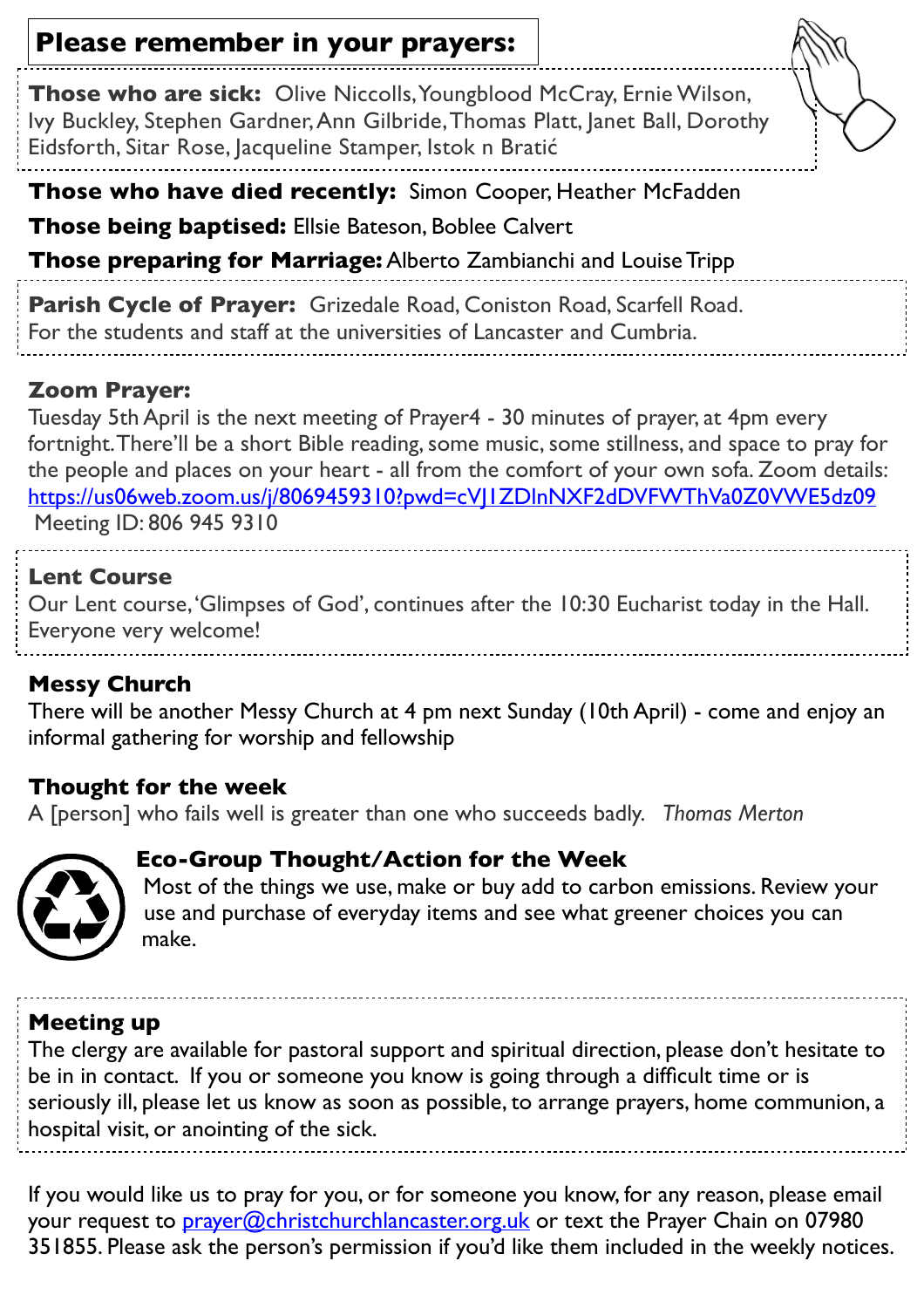## **In Other News…**

### **The Olive Branch Foodbank**

… is in particular need of tins - including meat, fish, vegetables and pies, as well as donations of rice (*not* pasta or baked beans*).* All other items,

including toiletries, are also gratefully received! Or you can give money for them to buy what is needed:<https://www.the-olivebranch.org.uk/donate/>

## **Homes for Ukrainian Refugees**

From Lizzy Hare at RAIS - 'Please apply here https://www.gov.uk/government/news/homesfor-ukraine-scheme-launches or by Googling 'home for Ukraine UK' to register for the scheme. This link will lead you to a registration form. Then email Fariha (our co-ordinator) at coordinator@rais.org.uk and she will put you in touch with a charity who are pairing hosts with Ukrainian guests. Once your guests have arrived at your house then please get in touch or visit us if you need any help.

## **Update on the Night Shelter.**

On Monday 21st, 28 representatives from local churches, as well as the Council and Edward Street, began to share the current and future needs of our local communities after all the changes of recent years, and ask how we might serve those who are vulnerably housed and in need in future.

These included provision for basic needs (food, shelter, warmth, equipment, and accommodation) as well as longer term support with the cost of living, financial help and specialist advice, health and wellbeing; and the importance of community and support networks in befriending. This is at a time where there are local concerns for families as well as single people at risk of eviction and the effects of rapidly rising prices after an already strained few years.

If you'd like more details, please ask Rev'd Carol for a summary. I ask that you continue the conversation and discernment process about what what's needed, how we grow what we have, and how we might work together.

There will be a meeting to discern the next steps on *Monday 25th April at 2 pm in church* – all welcome.

## **School News!**

Christ Church Primary School has just been awarded a £750k decarbonisation grant from the government, via our Diocese. This is fantastic news and will help the school's carbon footprint to reduce through more efficient heating and insulation.

## **Holy Week Walk**

Susan Brooks is walking to Galgate from Lancaster every day over the Easter Weekend (4 days) raising funds for Christ Church. If you'd like to sponsor her, please add your name to the form at the back of church. Thank you Susan - we pray for good weather for you!

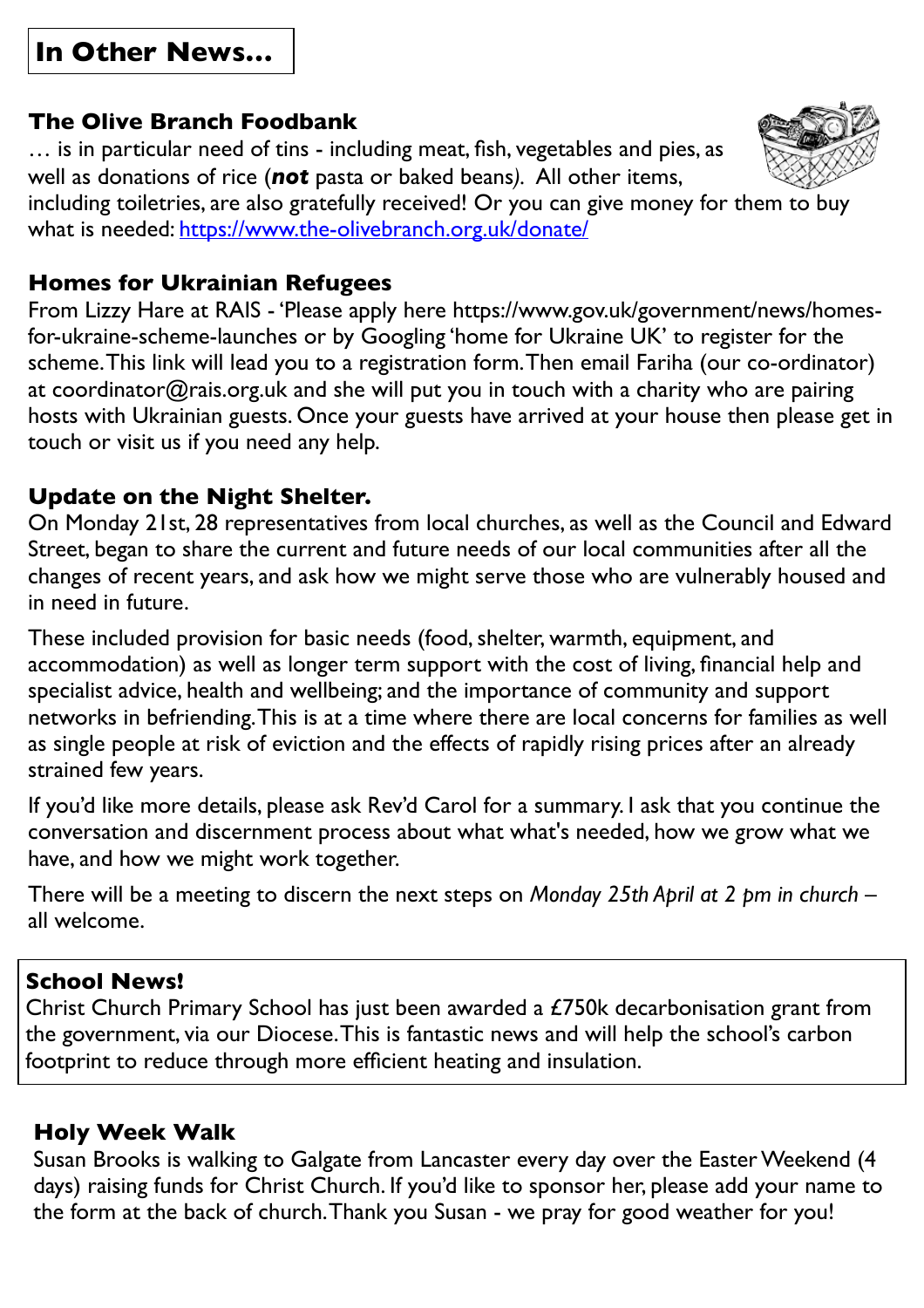# **Community at Christ Church:**

### **Mothering Sunday** - Ukraine Appeal

Thank you to everyone who generously supported the ShelterBox Appeal this Lent - over £400 was raised to support refugees from the crisis.

### **Electoral Roll**

If Christ Church is \*your\* church - whether or not you live locally, or worship here every Sunday - please consider joining the Electoral Roll. This enables you to vote in the Annual Parish meeting (on the 1st May) and helps us know how many people are part of the church. Please pick up a from and return it to Jane Lippitt. (If you've filled a form in the last 2 years, you don't need to do another)

### **Gifts and Talents**

Christ sets before us a pattern of serving others. Whether in making worship possible, reaching out to the community or making our church life together possible, there are several teams which need your help. Please pick up a green form (and return it to the green box by the 1st May) - and talk with Rev'd Carol if you're not sure.

### **Christ Church Choir**

….. sings at the 10.30 service about once a month, plus other special occasions, and practises in church on Thursdays at 7.15pm for an hour. New members always welcome; if you're not sure, come along and give it a try for a few weeks! Have a word with Clive or contact him via [cliveshaw54@gmail.com](mailto:cliveshaw54@gmail.com)

## **Christ Church Crafting**

... will meet next on Tuesday 12<sup>th</sup> April at 11:30am in the Hall - all welcome! Bring your own craft project, or make a pennant for the community bunting. Future meetings will be on the second Tuesday of the month at the same time. Contact Marion Cowan for further details.

### **The Real Easter Egg – available to collect!**



If you have pre-ordered a Fairtrade Easter Egg, (in dark, milk or white chocolate) these are now available to collect from the back of church. There are some spare eggs available for £6 too. Please label your donation 'Eggs'

## **Spring Raffle**

Thank you to everyone who supported the Raffle - £321.71 was raised for church funds!

## **Giggle (or Groan) of the week** *- suggestions welcome!*

- *Q.* Why do bees have sticky hair?
- *A.* Because they use honeycombs.

## **Notice of APCM**

The Annual Meeting of Parishioners and the Annual Parochial Church Meeting will happen at 12noon on Sunday 1st May, at which our Churchwardens and PCC will be elected for the next year. Please prayerfully consider who you'd like to nominate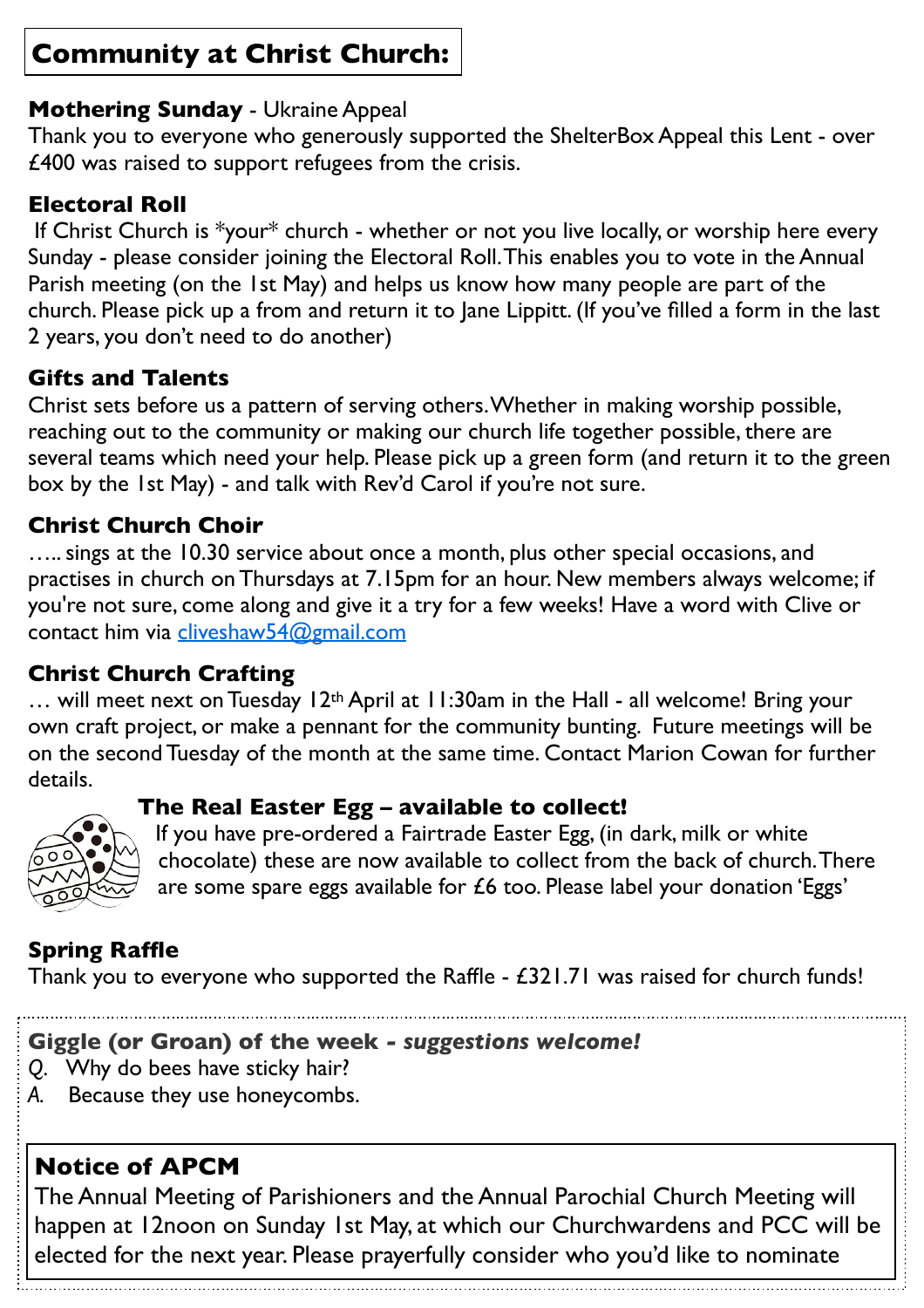## **Save the Dates: Please pick up a flyer!**

| 15th April – 12 noon Walk of Witness from Dalton Square with Churches Together           |
|------------------------------------------------------------------------------------------|
|                                                                                          |
| 21st May Pilgrimage to the Shepherd's Church, Abbeystead, for a picnic lunch             |
| 29th May - 4pm Choral Evensong and Cream Tea to begin the Jubilee Weekend                |
| 24th July - 3pm …………………………………………………………………Pet Blessing Service                            |
| 31st July - 3pm Pimms and Hymns Service celebrating our favourite hymns                  |
| 14th August 10.30am Feast of the Assumption, followed by Barbecue in the Church grounds. |
|                                                                                          |
|                                                                                          |

# **Supporting Christ Church**

## **Church Repair Fund**

Our Church Repair Fund helps keep our buildings in good condition so that they can continue to be used for ministry and outreach in the years to come. There

are several big projects on the Porch, East Wall, and Hall, which are in need of urgent work. If you'd like more details about what is going on, please pick up a leaflet - and if you are able to make a donation, there are envelopes available. You can also contribute online via the Give a Little website: <https://givealittle.co/campaigns/1c7889a9-7ef8-4730-a84a-2d434726c909>

## **Sponsored Sundays**

If you would like to Sponsor a Sunday hymn (perhaps in memory of a loved one), please fill in one of the blue forms from the noticeboard at the back of church, and give it to Rev'd Carol with at least a month's notice before the Sunday you'd like to sponsor. You can nominate a hymn if you wish. Please place your donation in an envelope labelled 'Sponsored Sundays', and place it in the offertory box. It is up to you how much you wish to give!

## **Supporting Christ Church - One-off Gifts**



If you would like to make a one-off donation to the church as an offering, to pay a fee, or as a gift to regular funds, you can give through our 'Give a little' page: [https://](https://givealittle.co/campaigns/f63a0655-b270-4d05-bf35-3994747785d0) [givealittle.co/campaigns/f63a0655-b270-4d05-bf35-3994747785d0](https://givealittle.co/campaigns/f63a0655-b270-4d05-bf35-3994747785d0) This will also give you the option to Gift Aid your donation (if you pay tax in the UK), enabling the church to get an extra 25p back from the taxman for every  $\mathcal{L}$  you give.

### **Supporting Christ Church - Regularly**

Christ Church is now taking part in the Parish Giving Scheme, which enables you to give regularly by Direct Debit, and to to easily review how much you give depending on circumstances. Online at [www.parishgiving.org.uk](http://www.parishgiving.org.uk) Or by telephone 0333 002 1271 Monday to Friday between 9am and 5pm. For any of these methods our PGS code 030603240 ensures that your gift goes to our church.